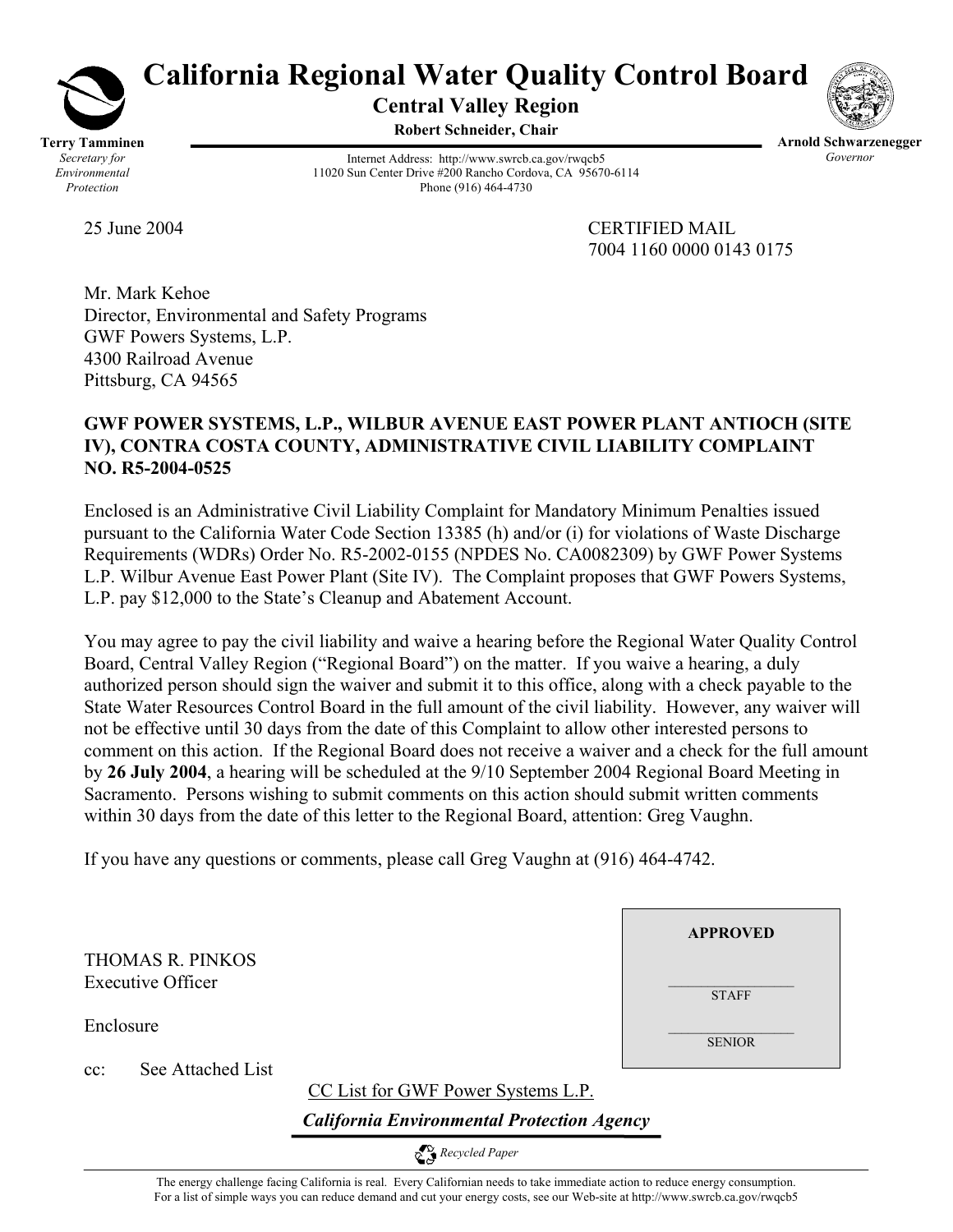#### ADMINISTRATIVE CIVIL LIABILITY COMPLAINT NO. R5-2004-0525 GWF POWER SYSTEMS, L.P. WILBUR AVENUE EAST POWER PLANT ANTIOCH (SITE IV) CONTRA COSTA COUNTY

Ms. Kathi Moore, USEPA, Region IX, Chief NPDES Enforcement, San Francisco Ms. Lisa Brown, CalEPA, Sacramento Ms. Frances McChesney, State Water Resources Control Board, OCC, Sacramento Mr. Mark Bradley, State Water Resources Control Board, OSI, Sacramento Mr. Philip Isorena, State Water Resources Control Board, DWQ, Sacramento Department of Environmental Health, Contra Costa County, Martinez City of Antioch, Antioch Mr. Don Freitas, Contra Costa County Clean Water Program, Martinez Mr. Richard Denton, Contra Costa Water District, Concord Mr. Dante Nomellini, Jr., Central Delta Water Agency, Stockton Mr. John Herrick, South Delta Water Agency, Stockton Mr. Bill Jennings, Delta Keeper, Stockton Ms. Marjit Aramburu, Delta Protection Commission, Walnut Grove Mr. Steve Macaulay, California Urban Water Agencies, Sacramento Ms. Kate Poole, Adams BroadWell Joseph & Cardozo, South San Francisco Ms. Carol Rios, Oakley City Council Member, Oakley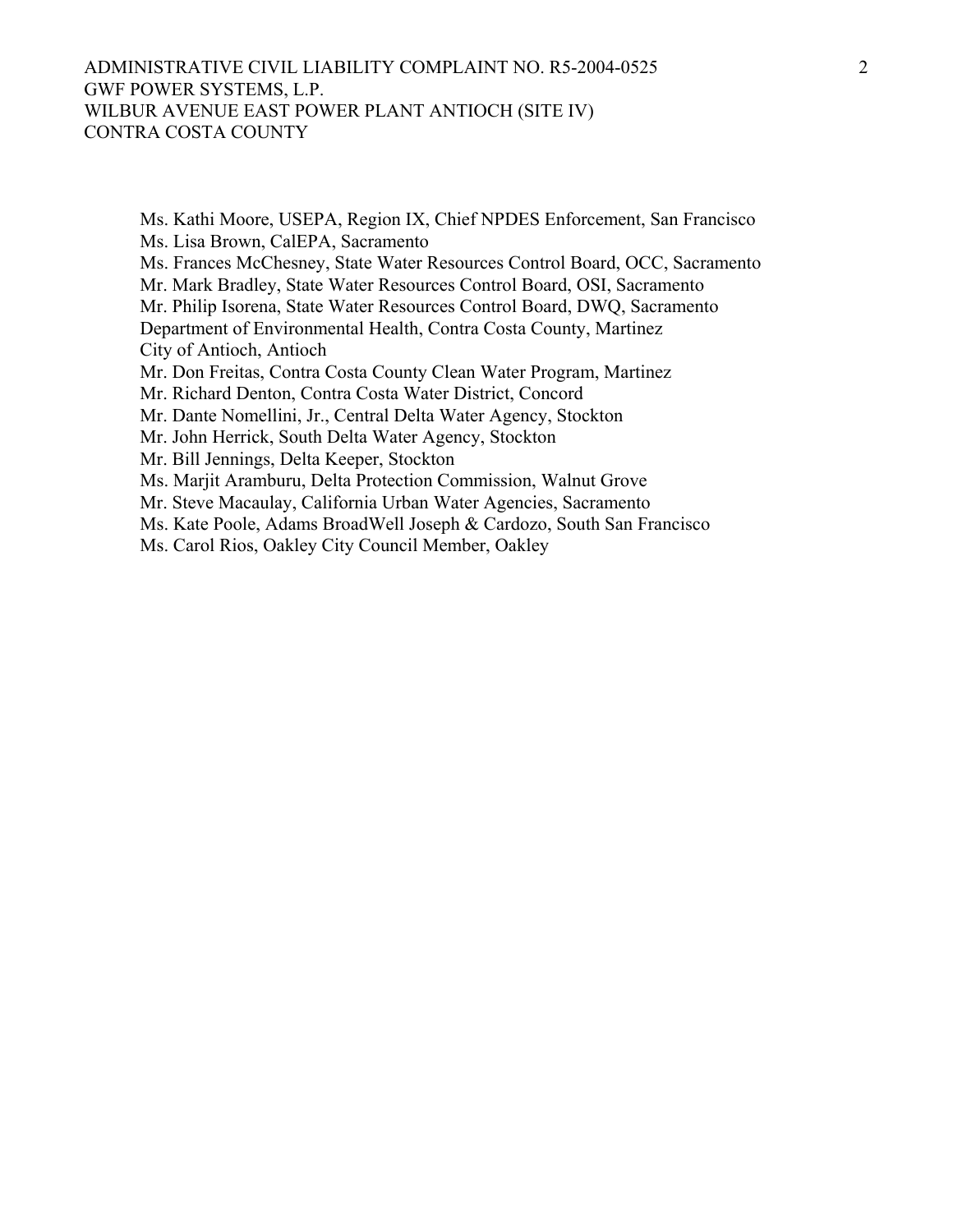#### **CALIFORNIA REGIONAL WATER QUALITY CONTROL BOARD CENTRAL VALLEY REGION**

# **ADMINISTRATIVE CIVIL LIABILITY COMPLAINT NO. R5-2004-0525**

# **MANDATORY PENALTY IN THE MATTER OF GWF POWER SYSTEMS, L.P. WILBUR AVENUE EAST POWER PLANT ANTIOCH (SITE IV) CONTRA COSTA COUNTY**

This Complaint to assess Mandatory Penalties pursuant to California Water Code (CWC) Section 13385(h) and/or (i) is issued to GWF Power Systems, L.P. (hereafter Discharger) based on a finding of violations of Waste Discharge Requirements Order No. R5-2002-0155 (NPDES No. CA0082309).

The Executive Officer of the Central Valley Regional Water Quality Control Board (Regional Board) finds the following:

1. CWC Section 13385(h) and (i) requires assessment of mandatory penalties and states, in part, the following:

CWC Section  $13385(h)(1)$  requires the Regional Board to assess a mandatory penalty of three thousand dollars (\$3,000) for each serious violation.

CWC Section 13385 (h)(2) states for purposes of this section, a "serious violation" means any waste discharge that violates the effluent limitations contained in the applicable waste discharge requirements for a Group II pollutant, as specified in Appendix A to Section 123.45 of Title 40 of the Code of Federal Regulations, by 20 percent or more or for a Group I pollutant, as specified in Appendix A to Section 123.45 of Title 40 of the Code of Federal Regulations, by 40 percent or more.

CWC Section 13385(i)(1) requires the Regional Board to assess a mandatory penalty of three thousand dollars (\$3,000) for each violation, not counting the first three violations, if the discharger does any of the following four or more times in any period of six consecutive months.

- 1. Violates a waste discharge requirement effluent limitation.
- 2. Fails to file a report pursuant to Section 13260.
- 3. Files an incomplete report pursuant to Section 13260.
- 4. Violates a toxicity effluent limitation contained in the applicable waste discharge requirements where the waste discharge requirements do not contain pollutantspecific effluent limitations for toxic pollutants.
- 2. On 6 September 2002, the Regional Board adopted Waste Discharge Requirements Order No. R5-2002-0155 for GWF Power Systems, L.P. to regulate discharges of waste from the Wilbur Avenue East Power Plant Antioch (Site IV).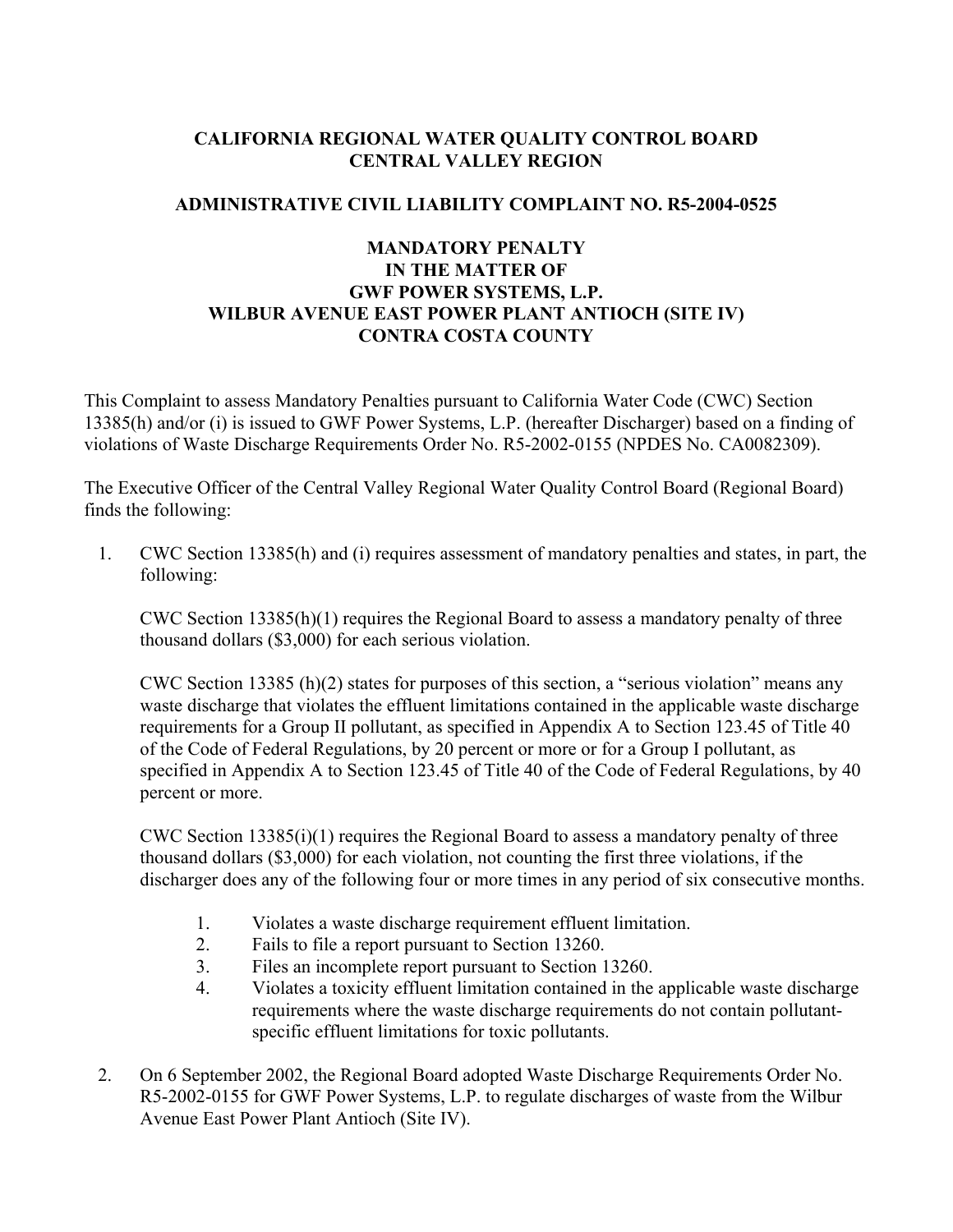3. Order No. R5-2002-0155 includes, in part, the following effluent limitations:

#### **EFFLUENT LIMITATIONS**:

The Discharge of an effluent in excess of the following limits is prohibited:

| Constituents | Units                             | Daily<br>Maximum |
|--------------|-----------------------------------|------------------|
| Molybdenum   | $\mu$ g/l<br>lbs/day <sup>3</sup> | 90<br>0.09       |

 $\overline{3}$  Based on a maximum 30-day average daily flow of 0.125 mgd (125,000 gallons per day).

4. According to monitoring reports submitted by the Discharger, the Discharger committed four (4) serious violations during the twenty four-month period beginning 1 April 2002 and ending on 31 March 2004.

Molybdenum is listed as a Group II pollutant in Title 40 of the Code of Federal Regulations. The GWF Powers Systems Wilbur Avenue East Power Plant Antioch (Site IV) discharged effluent that exceeded the daily maximum effluent limitations for molybdenum by 20 percent or more as shown in the attached table.

The total amount of the mandatory penalty for these serious violations is \$**12,000**.

5. Issuance of this complaint is exempt from the Provisions of the California Environmental Quality Act (Public Resources Code Section 21000, et. seq.), in accordance with Title 14, California Code of Regulations Section 15321(a)(2) ("Enforcement Actions by Regulatory Agencies").

## **GWF POWER SYTEMS, L.P. IS HEREBY GIVEN NOTICE THAT:**

- 1. The Executive Officer of the Regional Board proposes that the Discharger be assessed a Mandatory Penalty in the amount of \$12,000.
- 2. A hearing shall be held by the Regional Board, unless the Discharger agrees to waive the hearing and pay the mandatory penalty of \$12,000 in full.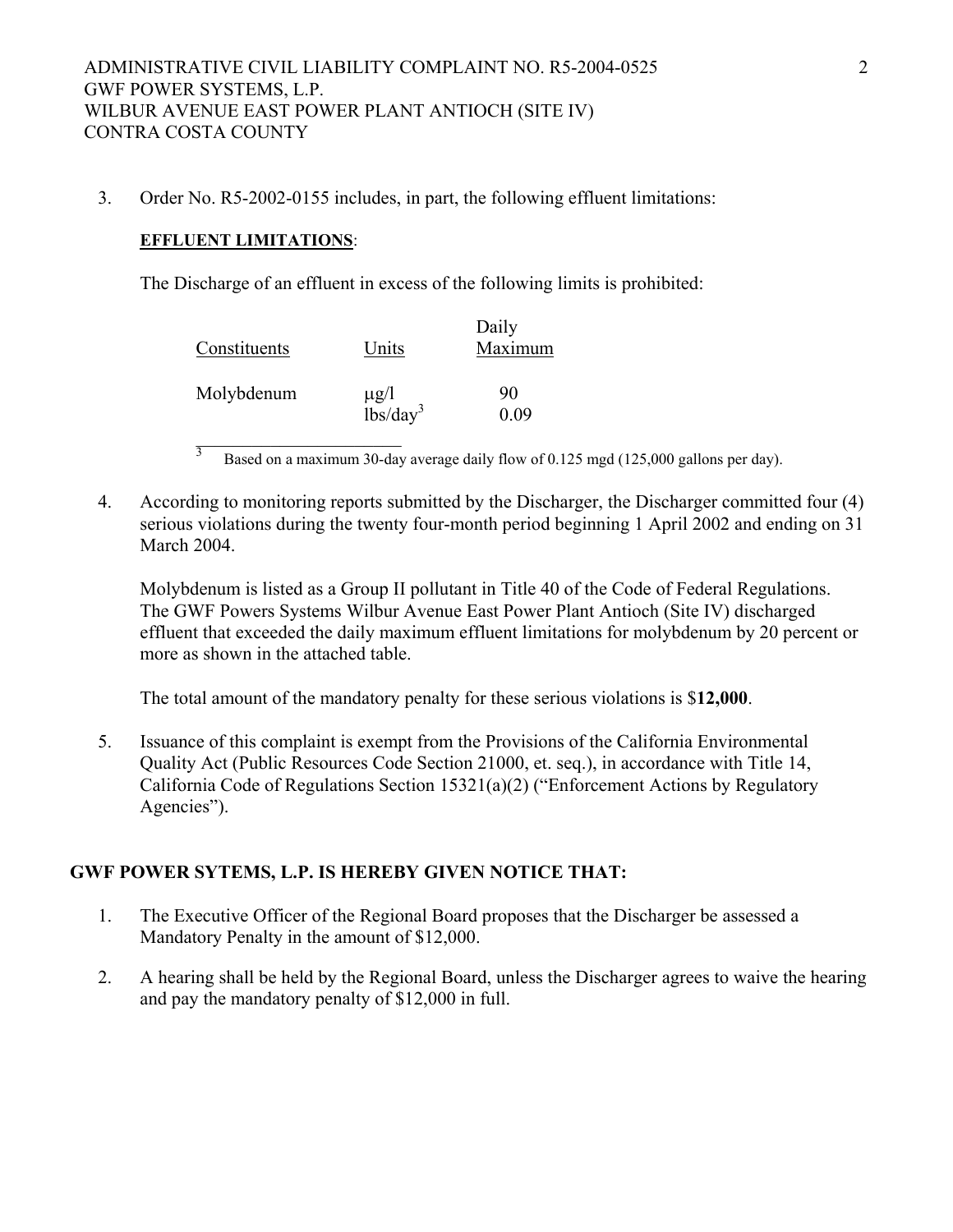ADMINISTRATIVE CIVIL LIABILITY COMPLAINT NO. R5-2004-0525 GWF POWER SYSTEMS, L.P. WILBUR AVENUE EAST POWER PLANT ANTIOCH (SITE IV) CONTRA COSTA COUNTY

3. The Discharger may waive the right to a hearing. If the Discharger chooses to waive the hearing, the Discharger must complete and sign the attached waiver and return it and a check made payable to the State Water Resources Control Board for the full amount of the mandatory penalty to the Regional Board's office at the letterhead address by **26 July 2004**.

 $\mathcal{L}_\mathcal{L} = \{ \mathcal{L}_\mathcal{L} = \{ \mathcal{L}_\mathcal{L} \} \cup \{ \mathcal{L}_\mathcal{L} = \{ \mathcal{L}_\mathcal{L} \} \cup \{ \mathcal{L}_\mathcal{L} = \{ \mathcal{L}_\mathcal{L} \} \cup \{ \mathcal{L}_\mathcal{L} = \{ \mathcal{L}_\mathcal{L} \} \cup \{ \mathcal{L}_\mathcal{L} = \{ \mathcal{L}_\mathcal{L} \} \cup \{ \mathcal{L}_\mathcal{L} = \{ \mathcal{L}_\mathcal{L} \} \cup \{ \mathcal{L}_\$ 

 $\mathcal{L}_\mathcal{L} = \{ \mathcal{L}_\mathcal{L} \mid \mathcal{L}_\mathcal{L} = \{ \mathcal{L}_\mathcal{L} \mid \mathcal{L}_\mathcal{L} = \{ \mathcal{L}_\mathcal{L} \mid \mathcal{L}_\mathcal{L} = \{ \mathcal{L}_\mathcal{L} \mid \mathcal{L}_\mathcal{L} = \{ \mathcal{L}_\mathcal{L} \mid \mathcal{L}_\mathcal{L} = \{ \mathcal{L}_\mathcal{L} \mid \mathcal{L}_\mathcal{L} = \{ \mathcal{L}_\mathcal{L} \mid \mathcal{L}_\mathcal{L} = \{ \math$ 

THOMAS R. PINKOS, Executive Officer

25 June 2004

#### **WAIVER OF HEARING FOR**